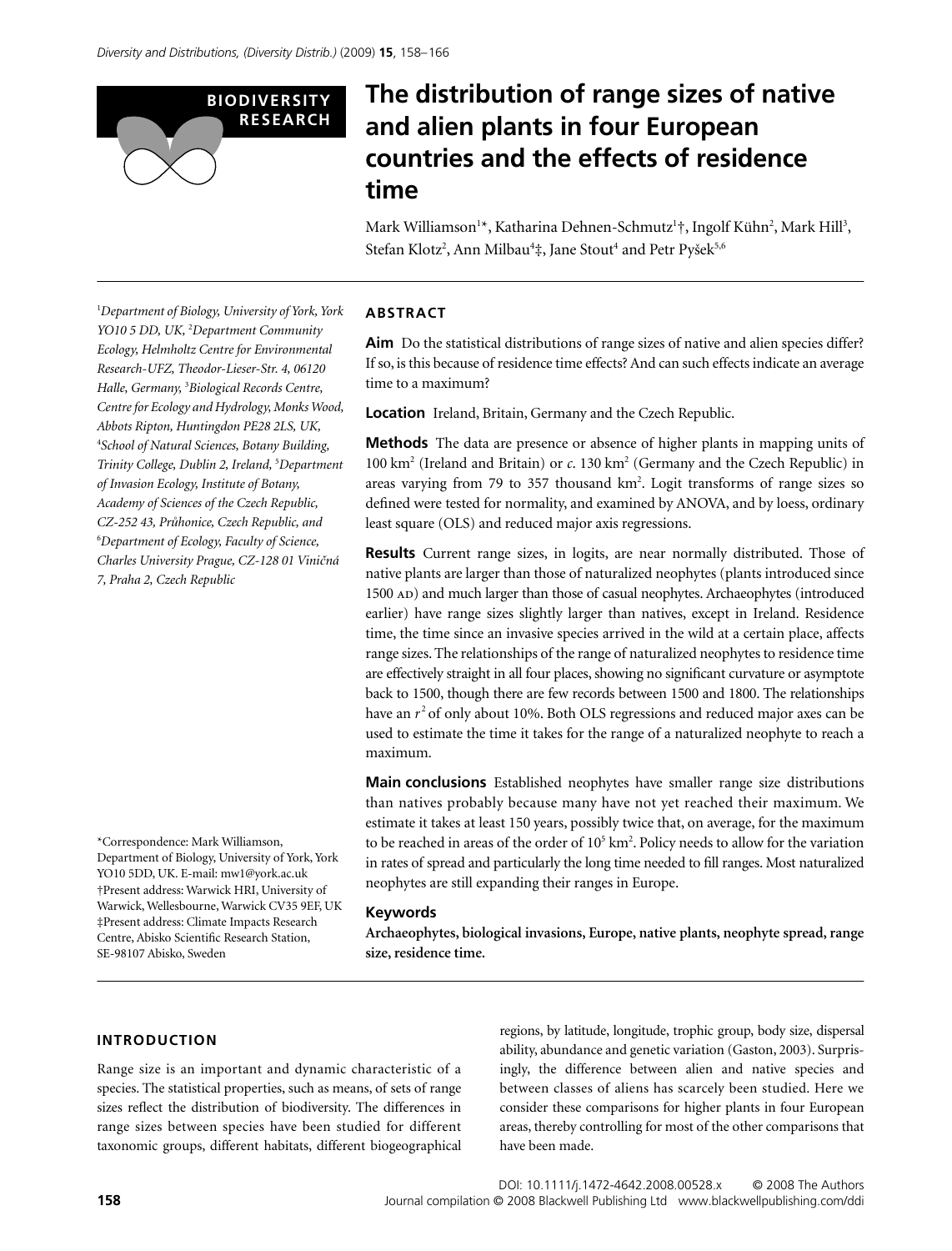It has become widely recognized that residence time, the time from the first record in the wild until now, is an important determinant of the present geographical range sizes of alien plants in the country in which they have escaped or been released (Rejmánek, 2000; Kühn & Klotz, 2003; Wu *et al*., 2003; Castro *et al*., 2005; Hamilton *et al*., 2005; Py*Í*ek & Jaro*Í*ík, 2005; Rejmánek *et al*., 2005; Lambdon & Hulme, 2006; Essl, 2007; Wilson *et al*., 2007). Residence time is by no means the only determinant of range size (Kühn *et al*., 2004). Py*Í*ek & Jaro*Í*ík (2005), for instance, found the proportion of the variance in range associated with residence time,  $r^2$ , to vary in 15 examples from 4.1 to 39.6% with a median of 18.7%. Cadotte *et al*. (2006), Richardson & Py*Í*ek (2006) and Py*Í*ek & Richardson (2007) have reviewed the known effects of residence time.

There are two implications from the importance of residence time that deserve more study. The first is that the ranges of alien plants are likely to be smaller on average than the ranges of natives because most aliens are likely to be still increasing their range. The second is that it should be possible to estimate how long it takes for the average range size of aliens to reach a maximum. There is little published evidence on these two implications. On the first, Williamson (1998) and Williamson & Gaston (1999) showed, both for all aliens and for naturalized aliens, that the range measured in hectads,  $10 \text{ km} \times 10 \text{ km}$  grid squares, of alien plants in Britain is much smaller than the range of natives. On the second implication, Guo *et al*. (2006) show an approach to an asymptote in North America after about 400 years, and fitted an asymptote to their Eastern Asian data from 100 years; those latter data seem to us to be more complex than that, still increasing at 600 years residence time. In both cases they used quite large political units for determining range. Williamson (2002) showed that only eight of 30 'interesting' (sic) British alien plants showed no significant increase between 1958 and 1988 and two of the eight are the only archaeophytes in the set. That indicates that the time to reach maximum range in Britain is measured in centuries.

In Europe, there are data sets giving the range of native and alien plants measured in small mapping units of around 100 km<sup>2</sup>, and also information of the date at which aliens were introduced and found in the wild. Here we examine the three points above: the statistical distribution of range size for various categories of aliens and for natives, the importance of residence time in determining range and the time it takes for aliens, on average, to cease spreading. We use data from four European areas: from west to east, Ireland, Britain, Germany and the Czech Republic. The aim of this paper is to quantify those three points.

#### **METHODS**

#### **Data sets**

For each area we used a data set containing information on the current distribution of native and alien plant species measured in number of mapping units. For Britain and Ireland, the size of the grid square is  $10 \text{ km} \times 10 \text{ km}$ ,  $100 \text{ km}^2$ , a hectad (Williamson *et al*., 2006). In Germany and the Czech Republic, units of 10′ longitude × 6′ latitude (Schönfelder, 1999) are used, about 130 km2 , varying from 118 to 140 km2 (Kühn *et al*., 2003). The status of species is either native or alien; aliens are either archaeophytes, introduced before 1500 AD, or neophytes, introduced later, and also either casual or naturalized (Py*Í*ek *et al*., 2004). We have taken the status given in the data sets, but other workers might want to assign a few of the species differently. The distinction between casual and naturalized can be fuzzy (Williamson *et al*., 2005), as can be deciding which species are archaeophytes (Preston *et al*., 2004). Table 1 gives the number of species in different categories in each country in our data.

#### *Irish data*

We used the 1987–1999 distributions from the CD of the *New Atlas* (Preston *et al*., 2002). Unlike the *New Atlas* we treated hybrid species with at least one alien parent as alien, following Py*Í*ek *et al*. (2004). Some species are alien in Ireland but native in Britain and are called native in the text of the *New Atlas* though shown red (for alien) on the maps of Ireland. We have taken these as alien. We derived a list of Irish archaeophytes by taking all species that are naturalized in Ireland from the British archaeophyte list (Preston *et al*., 2004) and discussed in Williamson *et al*. (2008) the criteria used and the validity of this approach. Alien status and first record date were taken from Milbau & Stout (2007). We only used neophyte species with a first record date (Table 1). The number of hectads is 1007; the area is about 84,000 km<sup>2</sup>.

Table 1 Number of native and alien species for which the data were available. 'Natives' are the total number of grid-mapped species. 'Archaeophytes' include a few casual species. 'Dated' are the number of species with a first record date.

|                |                         |                        | Naturalized neophytes<br>Casual neophytes |       |       |       |          |
|----------------|-------------------------|------------------------|-------------------------------------------|-------|-------|-------|----------|
|                | <b>Natives</b><br>Total | Archaeophytes<br>Total | Total                                     | Dated | Total | Dated | All taxa |
| Ireland        | 1027                    | 95                     | 254                                       | 254   | 259   | 259   | 1635     |
| Britain        | 1571                    | 153                    | 511                                       | 488   | 960   | 103   | 3195     |
| Germany        | 2550                    | 251                    | 388                                       | 136   | 139   | 23    | 3328     |
| Czech Republic | 799                     | 144                    | 123                                       | 123   | 445   | 445   | 1511     |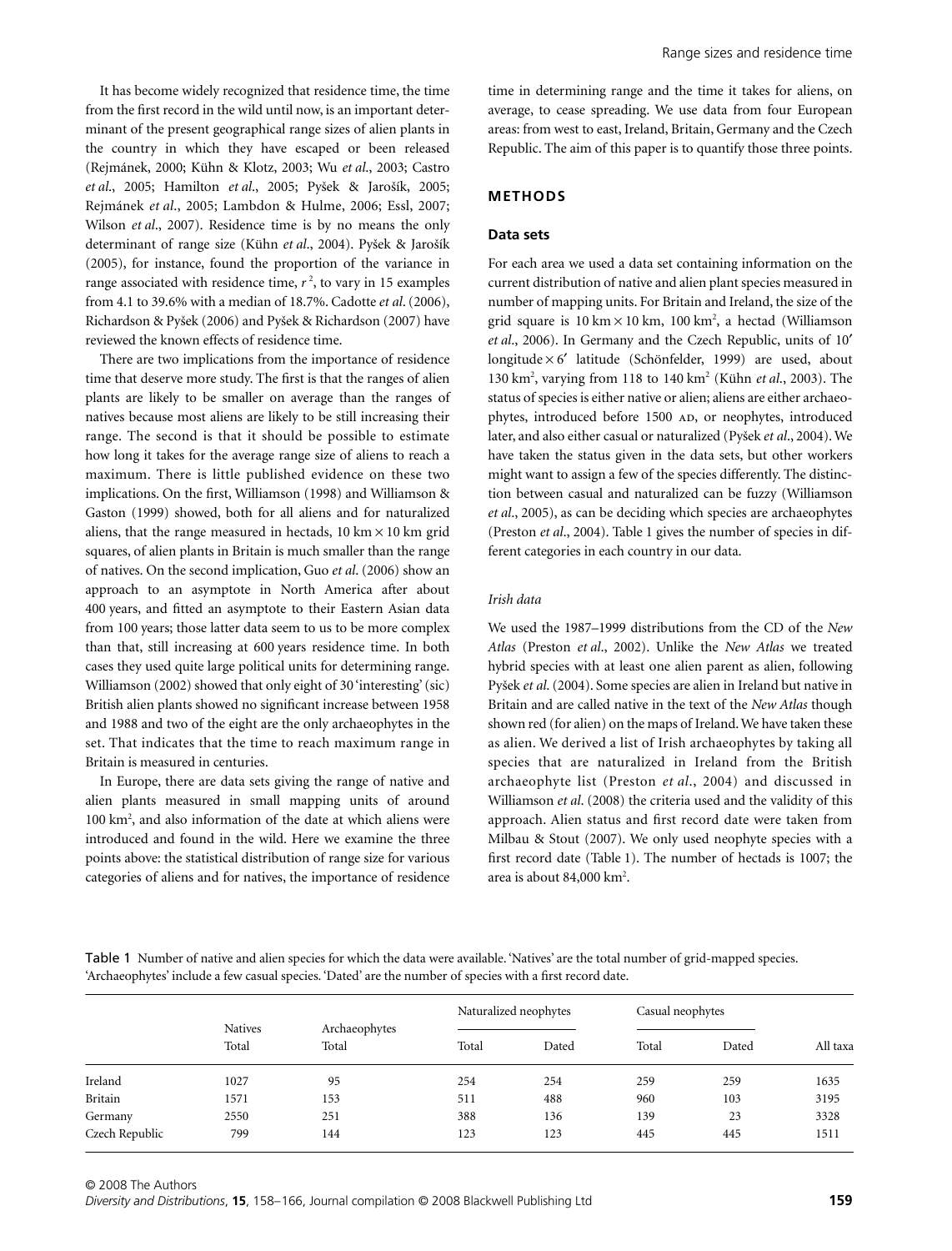### *British data*

As for Ireland, we used the 1987–1999 distributions from the CD of Preston *et al*. (2002). Species recorded as native in some hectads and alien in others were called natives. Archaeophytes are those in Preston *et al*. (2004). Information on the status of neophytes and the date of the first record were taken mainly from Hill *et al.* (2005) supplemented by Clement & Foster (1994). There are 2837 hectads in Britain, including the Isle of Man but not the Channel Islands; the area of Britain so defined is about  $229,000 \mathrm{~km}^2$ .

## *German data*

For ranges, we used the FLORKART data base (http:// [www.floraweb.de\) maintained by the German Federal Agency for](http://www.floraweb.de) Nature Conservation for the German Network for Phytodiversity (Kühn *et al*., 2003) with records up to 2001. Status and the date of the first record come from the BIOLFLOR data base (Klotz *et al*., 2002), [http://www.biolflor.de/.](http://www.biolflor.de/) The number of mapping units is 2995; the area is about 357,000  $\text{km}^2$ .

# *Czech data*

The status of alien species was taken from Py*Í*ek *et al*. (2002). The number of mapping units recorded up to 2005 for both alien and native species was from a working data base of the national flora held at the Department of Invasion Ecology, Institute of Botany, Pr*u*honice, which is not publicly available. It was compiled using the national data base of floristic literature FLDOK (Institute of Botany Pr*u*honice), national floras (Hejny & Slavík, 1988–1992; Slavík, 1995–2004; Kubát *et al*., 2002) and atlases (Slavík, 1986– 1990, 1998) and also the primary literature (see Py*Í*ek *et al*., 2002). We only used neophyte species with a first record date, 568 of them (Table 1), and natives for which there is a grid map, 799 of 2750. There are 682 mapping units, and the area is about 79,000  $\text{km}^2$ .

# **Statistical points**

Our statistical work generally follows standard procedures (Sokal & Rohlf, 1995) that need not be described here. Most of our calculations were done in R (R Development Core Team, 2006) though some were done in Minitab 13. Four points perhaps need some explanation:

# *Logits*

Following Williamson & Gaston (1999), range size was transformed to logits, which are  $log(p/q)$ , where *p* is the proportion of mapping units occupied out of the total available in the area and *q* the proportion unoccupied. The totals are given in data sets, above. Logits have the additional advantage that they produce comparisons of the proportion of the area occupied which is appropriate for our data as all four areas are in the European temperate zone with a range of habitats characteristic of that zone and of comparable sizes.

## *Normality testing*

The Ryan–Joiner test (available in Minitab) looks at the probability that the correlation of the normit (i.e. normal scores) and the measure being studied is significantly different from unity, rather than from zero as in standard correlation tests. It is equivalent to the Shapiro–Wilks *W*-test, described fully in section 7.2.1.3 of NIST/SEMATECH (2006).

## *Loess curves*

These are locally weighted scatterplot smoothers and are calculated as locally weighted polynomial regressions over a span of values. They can be thought of as a development of moving averages and are described fully in section 4.1.4.4 of NIST/ SEMATECH (2006). The loess line can also be called a loess regression.

# *Reduced major axis*

In the relationship of residence time and range, both the response and the explanatory variables have errors. In ordinary least square (OLS, model I) regression, the predictor variable is treated as precise and only the response variable is assumed to have error. We therefore also use a model II regression approach, the reduced major axis (RMA), sometimes called the standard major axis, as the two variables are standardized, and the geometric mean regression, as the line is the geometric mean of the regressions of *x* on *y* and of *y* on *x* (Sokal & Rohlf, 1995). The line is also the first principal component of a principal components analysis of the correlation matrix of *x* and *y*. The slope is given by the ratio of the standard deviations of the two variables with the sign of their correlation. This equals  $b_{OLS}/r_{xy}$ , where  $b_{OLS}$ is the OLS slope and  $r_{xy}$  the Pearson correlation coefficient. The RMA has the same standard error and so  $r<sup>2</sup>$  as the OLS regression, but is necessarily steeper. We use both OLS and RMA to estimate the time needed for the average range size of neophytes to come to a maximum. We assume the maximum to be the average range size of natives. Our reasons for making this assumption, which use the results on current distribution and residence time, are given after those results.

# **RESULTS**

# **Current distributions**

The distribution of range sizes by country and status is summarized in Fig. 1. The results of tests of normality for logits are given in Table 2; logarithmic and square-root transformations and the raw data give unsatisfactory fits.

There are sixteen sets in Fig. 1 each of a different size (Table 1). A two-way ANOVA by country and status is therefore over different size sets but indicates that all statuses and all countries are significantly different and that there is significant interaction between them. The highly significant interactions make it easier to interpret a one-way ANOVA of all sixteen sets. Using Tukey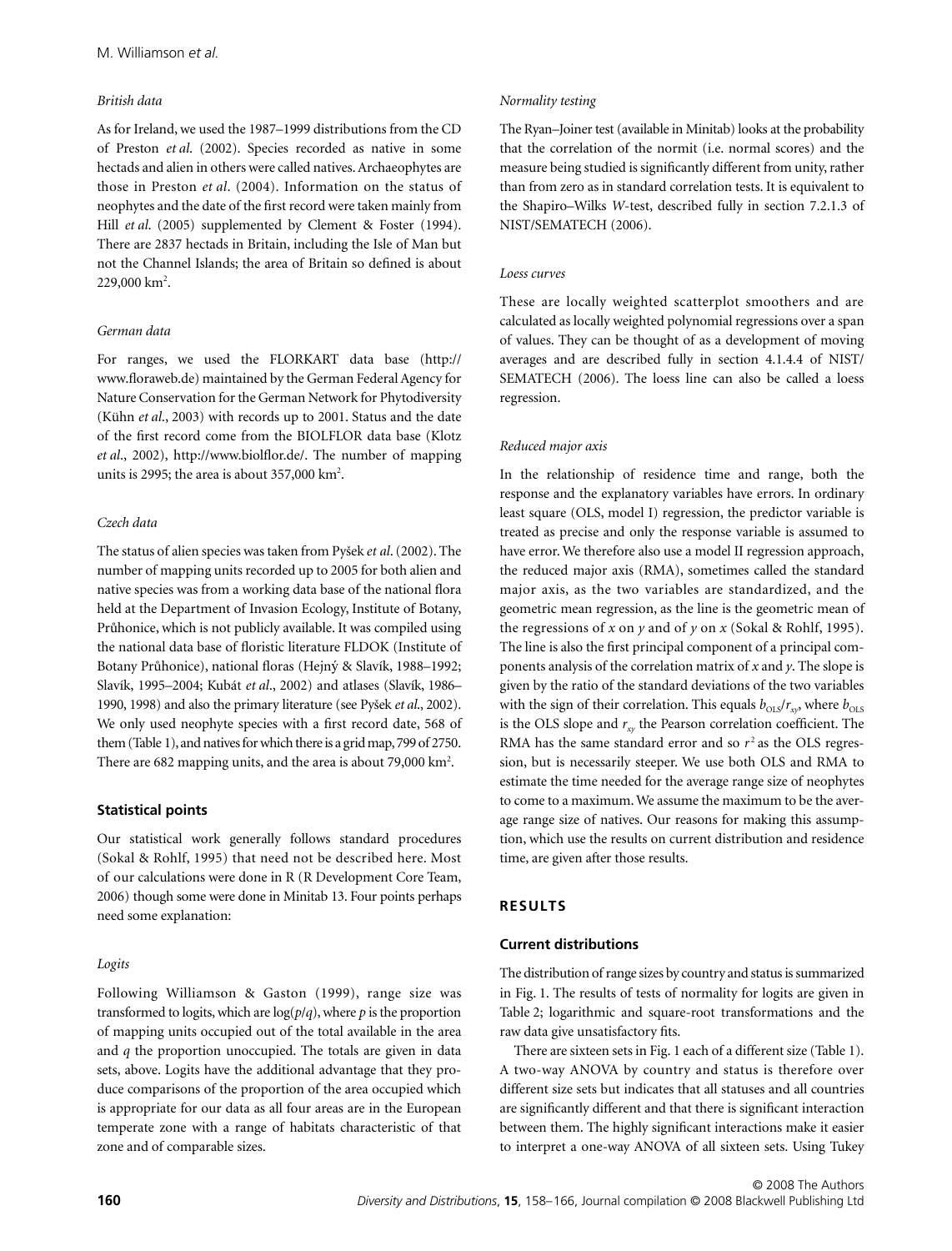

Figure 1 Box and whisker plots on a logit scale of the range sizes as a proportion of the total mapping units of natives, archaeophytes, naturalized neophytes and casual neophytes.

Table 2 Statistics of normality fits for logits. These are Ryan–Joiner statistics, equivalent to Shapiro–Wilks. In each cell, correlation coefficient values are given (of normit against logit value) followed by, in parentheses, the probability of a good fit to a straight line. Probabilities in bold are not significant (the fit is good), the one in italics almost so. The effect of sample size on the probabilities is obvious, but it can also be seen that the correlation coefficient is > 0.99 for all natives and all naturalized neophytes, except the (non-significant) correlation of Czech naturalized neophytes.

| Country/status | Native             | Archaeophyte       | Naturalized<br>neophyte | Casual<br>neophyte |
|----------------|--------------------|--------------------|-------------------------|--------------------|
| Ireland        | 0.9948 (< 0.01)    | 0.9940 (> 0.1)     | 0.9942(0.0435)          | $0.9763 \leq 0.01$ |
| Britain        | $0.9960 \leq 0.01$ | $0.9796 \leq 0.01$ | 0.9981 (> 0.1)          | $0.9838 \le 0.01$  |
| Germany        | $0.9928 \le 0.01$  | 0.9969 (> 0.1)     | $0.9922 \leq 0.01$      | 0.9959 (> 0.1)     |
| Czech Republic | 0.9941 (< 0.01)    | $0.9782 \leq 0.01$ | 0.9894(0.0519)          | 0.9681 (< 0.01)    |

Table 3 Five groups found from a one-way ANOVA of 16 country-status sets (from 4 countries  $\times$  4 statuses). The sets are listed in descending order of mean range size. Note that the order of countries is different in each status but the order of status is the same in all countries except for the inversion of Irish archaeophytes and natives. The mean percentage occupancy, from logits, is given for each set.

| Group A: | German archaeophytes 21.3, Czech archaeophytes 19.9, British archaeophytes 14.1.                                       |
|----------|------------------------------------------------------------------------------------------------------------------------|
| Group B: | Irish natives 11.5, Czech natives 11.1, British natives 8.4.                                                           |
| Group C: | Irish archaeophytes 7.9, Czech naturalized neophytes 7.1, German natives 5.6, British naturalized neophytes 4.1.       |
| Group D: | Irish naturalized neophytes 2.0, German naturalized neophytes 1.8.                                                     |
| Group E: | German casual neophytes 0.46, Irish casual neophytes 0.36, Czech casual neophytes 0.33, British casual neophytes 0.29. |

comparisons from that to group together sets that are not significantly different produces five groups of sets (Table 3). All the sets in groups E (casuals) and D (Irish and German naturalized neophytes) are significantly different from all other sets. Groups A to C though form a continuum which was separated by making group A contain all sets not significantly different from the most widespread set (German archaeophytes) and group C all those not significantly different form the least widespread (British naturalized neophytes), leaving group B in the middle with its sets all not significantly different from each other but also, in some cases, not significantly different from some sets in either group A or group C.

These groupings confirm what can be seen in Fig. 1. Archaeophytes, other than in Ireland, are the most widespread and form group A. The next largest ranges are found in natives (group B), though German natives (in group C) are rather restricted. After those come naturalized neophytes, though the Czech and British (in group C) are significantly more widespread than the Irish and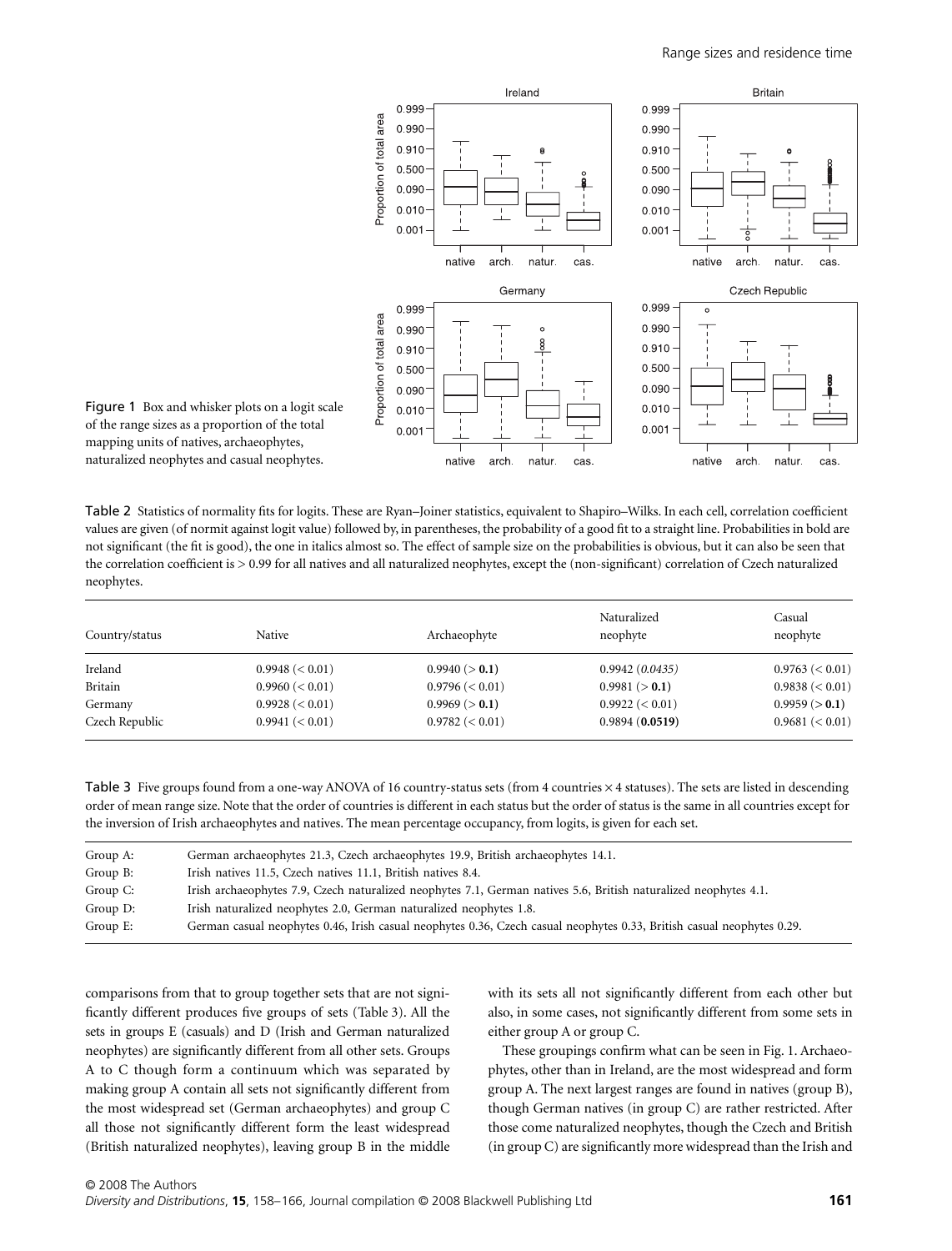

Figure 2 Current range on a logit scale as a proportion of the total mapping units of British (a) and Czech (b) naturalized neophytes against the first record date. Loess regression lines were fitted using a span of 0.9.

German (group D) and then, with much the smallest ranges, all the casual sets (group E). The anomalous positions of Irish archaeophytes and German natives (both in group C) explain the strong interactions found in the two-way ANOVA. As the order of countries is different in each status, it makes no sense to order the countries using all statuses, which, statistically, is another factor in the interaction terms in the two-way ANOVA.

#### **Residence time effects**

The relationship of residence time to range size was studied in bivariate plots. Here we present the results just for naturalized neophytes; we also examined the effect in casuals and in total neophytes but such plots were uninformative. As can be seen in



Figure 3 Linear regressions of current range size on first record date of naturalized neophytes for Ireland, Britain, Germany and the Czech Republic. Range sizes are expressed as the proportion of the total mapping units on a logit scale.

Czech Republic Dashed line Δ Germany Dot-dash line + Ireland Dotted line × Britain Solid line ❍

Figs 2 and 3, the relationship is fairly weak, so the first question is, is it straight or curved? That was examined with loess regressions; two results are shown in Fig. 2. In all areas, there is a slight indication of a flatter slope with the older dates. The majority of introductions, as can be seen, are in the 19th and 20th centuries, so the slopes for the older dates are based on fewer data. However, fitting OLS regressions to the data, before and after the most obvious break point, showed no significant change of slope, so we fitted one regression to the whole of each data set.

The lines for OLS regressions for the four areas are shown in Fig. 3.

All the regressions are significant, and the coefficients of determination  $(r^2)$  vary only from 3.1 to 13.2% (Table 4, which also gives the RMA slopes). Table 5 shows that the regression for Britain is significantly flatter than that of the others, which do not differ among themselves. It might be thought that the British result comes from the appreciable numbers of early introductions with small ranges, obvious in Fig. 3, but the loess results in Fig. 2(a) show that the British slope is flat up to the start of the 21st century. The consensus, as far as that is possible with four data sets, is that  $r^2$  is about 10% for naturalized neophytes in European countries, the median figure in our results.

A regression gives the best prediction from known data. However, in our data the uncertainties in the first record date are probably higher than those in range size. Range size is necessarily a minimum; some localities may have been missed. Date is usually also often regarded as the latest, leading to the phrase 'minimum residence time'. In many cases it may be too early, in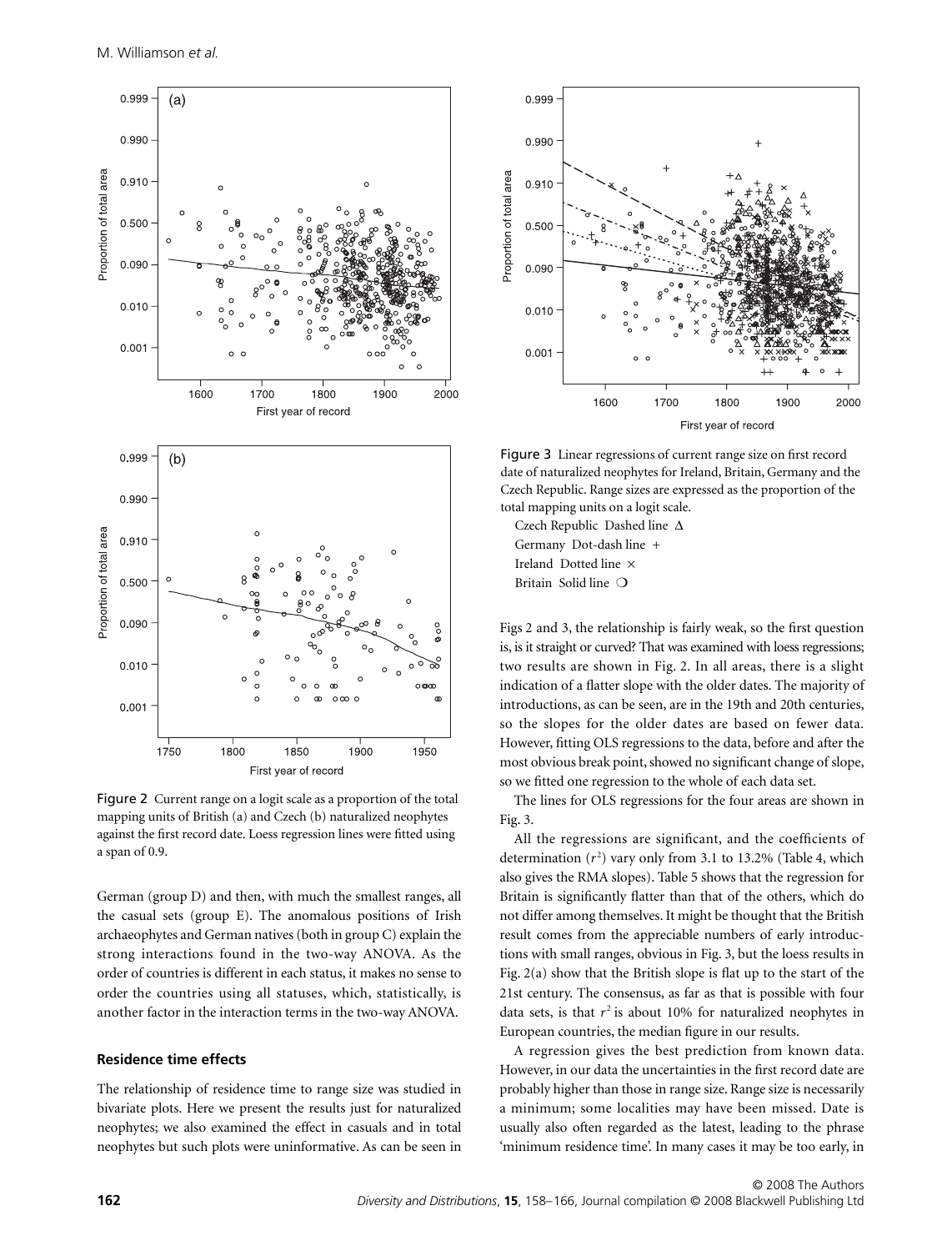Table 4Results of linear (OLS) regression and reduced major axis (RMA) analyses of logit (naturalized species range) against first record date.

|                    | Intercept | <b>SE</b> | Slope     | <b>SE</b> | Р           | $r^2$ |
|--------------------|-----------|-----------|-----------|-----------|-------------|-------|
| Linear regression  |           |           |           |           |             |       |
| Ireland            | 6.1758    | 1.6501    | $-0.0041$ | 0.0009    | ${}< 0.001$ | 0.083 |
| Britain            | 1.6074    | 0.7598    | $-0.0016$ | 0.0004    | ${}< 0.001$ | 0.031 |
| Germany            | 9.3560    | 2.3881    | $-0.0058$ | 0.0013    | ${}< 0.001$ | 0.132 |
| Czech Republic     | 13.1044   | 3.6167    | $-0.0076$ | 0.0019    | ${}< 0.001$ | 0.113 |
| Reduced major axis |           |           |           |           |             |       |
| Ireland            | 25.6461   | 1.6501    | $-0.0144$ | 0.009     |             |       |
| Britain            | 15.6228   | 0.7598    | $-0.0091$ | 0.0004    |             |       |
| Germany            | 28.2384   | 2.3881    | $-0.0159$ | 0.0013    |             |       |
| Czech Republic     | 41.1199   | 3.6167    | $-0.0225$ | 0.0019    |             |       |

SE, standard error.

Table 5 Probabilities of the post hoc multiple comparisons of the regressions in Table 4, from an ANCOVA analysis.

|                | Ireland | <b>Britain</b> | Germany |
|----------------|---------|----------------|---------|
| <b>Britain</b> | 0.0053  |                |         |
| Germany        | 0.15    | 0.000021       |         |
| Czech Republic | 0.20    | 0.000019       | 0.22    |

that the date needed is the first date from which the species starts to spread. In the Czech flora (Williamson *et al*., 2005), over half the species with good statistical patterns of spread (28 of 50) show a lag, determined rigorously (not from arithmetic plots) from 7 to 154 years with a median of 41 years (Williamson, in press).

#### **The time needed to complete spreading**

The second implication from the importance of residence time for range size is that it should be possible to estimate how long it takes, on average, for naturalized neophytes to complete their range, and for mean range size to come to a maximum. If plots such as those in Fig. 2 showed an asymptote then an estimate would follow immediately, but in our data they do not. The mean range size will, however, not increase indefinitely but come to some maximum which will be higher than the present mean. There are several ways in which the maximum can be estimated.

A rather weak method is to compare the upper whiskers and particularly the uppermost points (extremes) for natives and naturalized neophytes in Fig. 1. These whiskers will contain fast spreading neophytes that have completed their spread. In all cases the neophytes are lower than the natives, which suggests that the eventual mean for neophytes will be less than the native mean. The same conclusion comes from the British plants introduced before 1700. Britain is the only area with an appreciable number of such species (see Fig. 3). These will have been in Britain around 250 years longer than the median British established neophyte (from *c*. 1650 to *c*. 1900). Their mean abundance is 7.2% compared with (Table 3) 4.1% for all British naturalized neophytes and 8.4% for British natives. As will be seen below, 250 years is possibly a mid to high estimate of the time to maximum range, so tentatively, the limiting mean range of British neophytes is unlikely to be larger than the mean range for natives and could be a touch smaller.

A different approach is to consider the range of habitats of the different statuses. This approach requires a translation from a habitat distribution to a mapping square distribution. Archaeophytes have rather special habitats, considered more fully in the Discussion, and that translates generally (Fig. 1) into a higher median than for other groups but with a relatively short upper whisker. Neophytes are known to occupy a wider range of habitats, approximately those of natives, but with a different spectrum of abundances. Succinctly, neophytes are commoner in human-affected and riparian habitats, natives in unproductive habitats. Crawley (1987), using 37 types of habitat, shows that difference from the percentage of alien species in different British habitats, though his figures include archaeophytes. Py*Í*ek *et al*. (2005), for arable weeds in the Czech Republic, show that archaeophytes have the most distinct habitat requirements, while neophytes are close to, but different from, natives. It could be argued that, as with archaeophytes, the high occupancy of manmodified habitats by neophytes would lead to a mean range size greater than that of natives. Or it could be argued that because of their scarcity in widespread unproductive habitats, neophytes would be more restricted than natives. It is possible that the answer would be different in, for example, Scotland with much mountainous habitat than in England with little. Many botanists, noting the ubiquity of ruderal vegetation, will probably prefer the first argument. Without the translation from habitats to mapping squares, it is not possible to decide which argument is right.

Taking all these arguments together, an assumption that neophytes will match natives will be near the truth and allows comparable estimates to be made across all four countries. With that assumption, it is possible to estimate the time to full range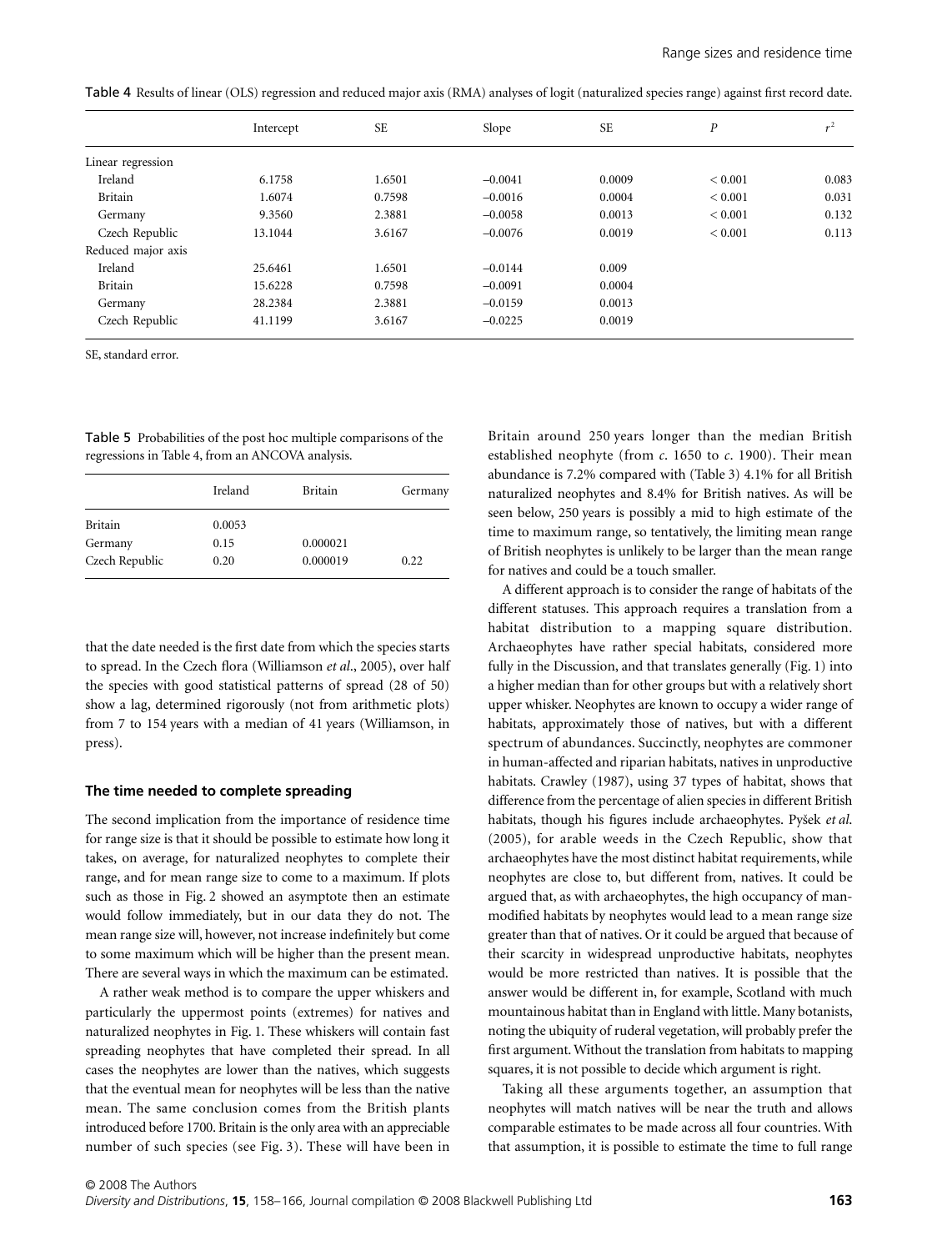Table 6 Estimates of the time for the mean range size of naturalized neophytes to reach a maximum, from the ordinary least square (OLS) and reduced major axis (RMA) results in Table 4.

|                | Years from OLS |       | Years from |       |
|----------------|----------------|-------|------------|-------|
|                | Regression     | SЕ    | RMA        | SE.   |
| Ireland        | 290            | 42.64 | 151        | 17.02 |
| <b>Britain</b> | 351            | 57.98 | 177        | 23.75 |
| Germany        | 166            | 16.94 | 145        | 15.60 |
| Czech Republic | 160            | 14.02 | 141        | 12.26 |

SE, standard error.

for neophytes by estimating the time for the mean neophyte range to match the mean native range.

In Table 6 there are eight estimates of the time needed to reach maximum mean naturalized neophyte range size. These are from four countries and two lines (OLS regressions and RMA). Six of the eight estimates cluster around 150 years, the other two, the British and Irish regression estimates, are around twice that. Note that the four RMA estimates agree much more closely than the regression ones. Tentatively, it seems that the time to maximum range in a European country-sized area may well be around 150 years but could be around twice that, 300 years or more.

### **DISCUSSION AND CONCLUSIONS**

The relative size of native and alien ranges from largest to smallest is (Table 3): archaeophytes (except in Ireland), natives, naturalized neophytes and casuals. Irish archaeophytes come between natives and neophytes. In that ordering, only the position of archaeophytes requires special explanation. Casual neophytes are very restricted in range in all four areas and are of course not spreading of their own accord. The difference between casual and naturalized means that data on these statuses should be kept separated. Naturalized neophytes have ranges more nearly matching those of natives but still significantly smaller in all cases, partly because they have mostly not yet filled their ranges.

Archaeophytes, many of which have been in western and central Europe for thousands of years, will be in equilibrium with their environment so might be expected to have the same range distribution as natives. That they have larger ranges, on average, is likely the result of their special habitat requirements. They are primarily arable weeds especially of warmer soils (Py*Í*ek *et al*., 2005) and loess soils (Kühn *et al*., 2003). That also explains the anomalous ranges of Irish archaeophytes, as arable land is well known to be much more restricted in Ireland than in the other areas and loess is also scarce there.

A minor anomaly is that the mean range size (but not the maximum, Fig. 1) of German natives, measured as a proportion of the mapping units, is smaller than those of the other countries (Table 3). Germany has also the highest native species richness in

our data (Table 1) and the largest area, stretching from the Alps to the North Sea, so there is greater opportunity for specialization on local habitats (see also Korsch, 1999).

As noted in the Introduction, residence time is an important determinant of range size. We found coefficients of determination ranging from 3.1 to 13.2%. Among these, the flattest, British, slope is significantly different from the others. With four data sets, it is not possible to say if that is an anomaly or just part of the natural range of slopes. There are of course effects of country size, mapping unit size and the survey methods in all countries, but none of these seem likely to explain the effect, nor have we found any other plausible explanation, such as types of plants introduced, or variation in habitat heterogeneity, which seems comparable across all four areas. There are not enough such studies yet to do more than guess at the reason for these small  $r^2$ s, but we considered more species in more sampling units than any previous study.

Two implications of the importance of residence time were mentioned in the Introduction: the relative size of native and alien ranges, and the possibility of estimating the average time it takes an alien to fill its range. Our results for the first implication, discussed above, are somewhat more complicated than has been indicated before. On the second implication, our extensive data on range size and residence time mean we can estimate that, on average, naturalized alien plants (in areas varying from 80,000 to 360,000 km<sup>2</sup>) take at least 150 years to fill their range and possibly twice that, 300 years (Table 6). Similar numbers can be derived from Braithwaite *et al*. (2006): 313 years from the regression of 17-year range size change on residence time for neophytes recorded reliably in  $2 \times 2$  km squares, and 176 years for the median residence time of such neophytes showing no significant change of range size from 1987 to 2004.

Although not helpful in managing individual species, both implications need to be allowed for in formulating policy. The importance of the second for policy, based on our results, is set out in Diversitas (2008). There is much variation in rates of spread, as shown by our small coefficients of determination, and the average time to fill a range is long. Rapid spreaders need to be identified quickly so that action can be taken against them. Plants introduced in the last century with smallish ranges and slow spread now may nevertheless, in time, become widespread and possibly troublesome species. The present distribution is not necessarily a guide to the future and monitoring programmes need funding alongside control programmes.

### **ACKNOWLEDGEMENTS**

IK, SK and PP acknowledge support from the DAISIE project SSPI-CT-2003-511202, from the EU 6FP. PP was supported by institutional long-term research plans AV0Z60050516 (AS CR) and 0021620828 (MSMT CR, and by the Biodiversity Research Centre grant LC  $06073$  (MŠMT  $\check{C}R$ ). AM and JS were supported by the Irish Biochange project, funded by the Environmental Protection Agency as part of the ERTDI Programme, under the National Development Plan of the Irish Government. AM holds a postdoctoral research grant from the Fund for Scientific Research – Flanders.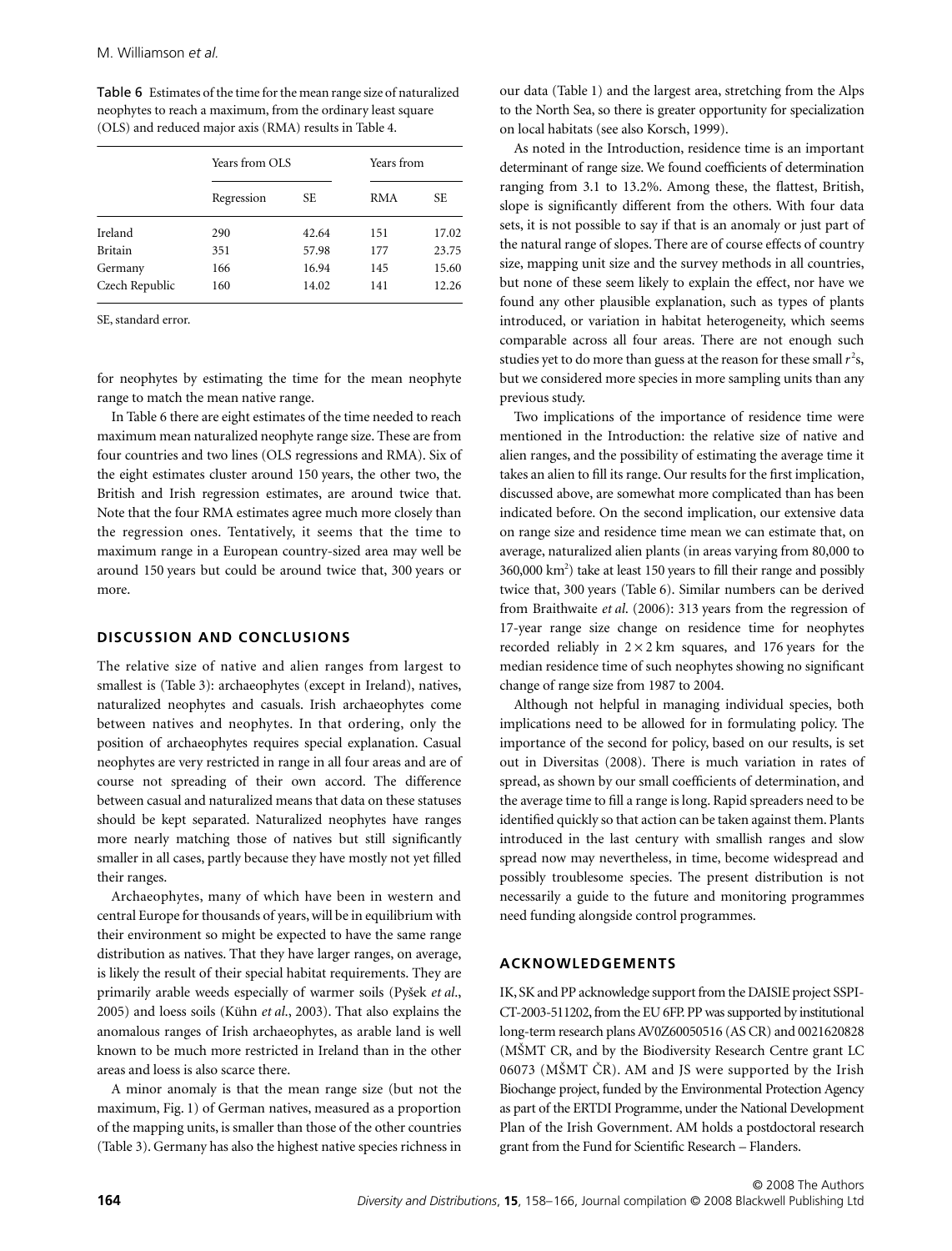#### **REFERENCES**

- Braithwaite, M.E., Ellis, R.W. & Preston, C.D. (2006) *Change in the British Flora 1987–2004*. Botanical Society of the British Isles, London.
- Cadotte, M.W., Murray, B.R. & Lovett-Doust, J. (2006) Ecological patterns and biological invasions: using regional species inventories in macroecology. *Biological Invasions*, **8**, 809–821.
- Castro, S.A., Figueroa, J.A., Muñoz-Schick, M. & Jaksic, F.M. (2005) Minimum residence time, biogeographical origin, and life cycle as determinants of the geographical extent of naturalized plants in continental Chile. *Diversity and Distributions*, **11**, 183–191.
- Clement, E.J. & Foster, M.C. (1994) *Alien plants of the British Isles*. Botanical Society of the British Isles, London.
- Crawley, M.J. (1987) What makes a community invasible? *Symposia of the British Ecological Society*, **26**, 429–453.
- Diversitas (2008) *Managing the global risks of invasive species*. Submission by Diversitas/Global Invasive Species Program to the C[onvention on] B[iological] D[iversity] in depth review of invasive alien species. [http://www.cbd.int.](http://www.cbd.int)
- Essl, F. (2007) From ornamental to detrimental? The incipient invasion of Central Europe by *Paulownia tomentosa*. *Preslia*, **79**, 377–389.
- Gaston, K.J. (2003) *The structure and dynamics of geographic ranges*. Oxford University Press, Oxford.
- Guo, Q., Qian, H., Ricklefs, R.E. & Xi, W. (2006) Distributions of exotic plants in eastern Asia and North America. *Ecology Letters*, **9**, 827–834.
- Hamilton, M.A., Murray, B.R., Cadotte, M.W., Hose, G.C., Baker, A.C., Harris, C.J. & Licari, D. (2005) Life-history correlates of plant invasiveness at regional and continental scales. *Ecology Letters*, **8**, 1066–1084.
- Hejny, S. & Slavík, B., eds (1988–92) *Kv*e*tena* Ç*eské Republiky*, Vol. 1 (1988), 2 (1990), 3 (1992). Academia, Praha, Czech Republic.
- Hill, M., Baker, R., Broad, G., Chandler, P.J., Copp, G.H., Ellis, J., Jones, D., Hoyland, C., Laing, I., Longshaw, M., Moore, N., Parrott, D., Pearman, D., Preston, C., Smith, R.M. & Waters, R. (2005) *Audit of non-native species in England*. English Nature, Peterborough, UK.
- Klotz, S., Kühn, I. & Durka, W. (2002) BIOLFLOR Eine Datenbank mit biologisch-ökologischen Merkmalen zur Flora von Deutschland. *Schriftenreihe für Vegetationskunde*, **38**, 1– 334.
- Korsch, H. (1999) Chorologisch-ökologische Auswertungen der Daten der floristischen Kartierung Deutschlands. *Schriftenreihe für Vegetationskunde*, **30**, 1–200.
- Kubát, K., Hrouda, L., Chrtek, J. jun., Kaplan, Z., Kirschner, J. & St´pánek, J., eds (2002) *Klí*c *Ke Kv*e*ten*e Ç*eské Republiky*. Academia, Praha, Czech Republic.
- Kühn, I. & Klotz, S. (2003) The alien flora of Germany basics from a new German database. *Plant invasions: ecological threats and management solutions* (ed. by L.E. Child, J.H. Brock, G. Brundu, K. Prach, P. Pysek, P.M. Wade and M. Williamson), pp. 89–100. Backhuys, Leiden, The Netherlands.
- Kühn, I., Brandl, R., May, R. & Klotz, S. (2003) Plant distribution patterns in Germany – will aliens match natives? *Feddes Repertorium*, **114**, 559–573.
- Kühn, I., Brandenburg, M. & Klotz, S. (2004) Why do alien plant species that reproduce in natural habitats occur more frequently? *Diversity and Distributions*, **10**, 417–425.
- Lambdon, P.W. & Hulme, P.E. (2006) Predicting the invasion success of Mediterranean alien plants from their introduction characteristics. *Ecography*, **29**, 853–865.
- Milbau, A. & Stout, J.C. (2007) *Database of alien plants in Ireland*. [Irish Biochange Project, Dublin. Available at http://www.](http://www.biochange.ie/alienplants) biochange.ie/alienplants.
- NIST/SEMATECH (2006) *e-Handbook of statistical methods*. Available at [http://www.itl.nist.gov/div898/handbook/.](http://www.itl.nist.gov/div898/handbook/)
- Preston, C.D., Pearman, D.A. & Dines, T.D. (2002) *New atlas of the British and Irish Flora*. Oxford University Press, Oxford.
- Preston, C.D., Pearman, D.A. & Hall, A.R. (2004) Archaeophytes in Britain. *Botanical Journal of the Linnean Society*, **145**, 257– 294.
- Pysek, P. & Jarosík, V. (2005) Residence time determines the distribution of alien plants. *Invasive plants: ecological and agricultural aspects* (ed. by S. Inderjit), pp. 77–96. Berkhäuser, Basel, Switzerland.
- Pysek, P. & Richardson, D.M. (2007) Traits associated with invasiveness in alien plants: where do we stand? *Biological invasions* (ed. by W. Nentwig), pp. 97–125. Ecological Studies 193. Springer-Verlag, Berlin, Germany.
- Pysek, P., Sádlo, J. & Mandák, B. (2002) Catalogue of alien plants of the Czech Republic. *Preslia*, **74**, 97–186.
- Pysek, P., Richardson, D.M., Rejmánek, M., Webster, G.L., Williamson, M. & Kirschner, J. (2004) Alien plants in checklists and floras: towards better communication between taxonomists and ecologists. *Taxon*, **53**, 131–143.
- Pysek, P., Jarosík, V., Chytry, M., Kropáç, Z., Tichy, L. & Wild, J. (2005) Alien plants in temperate weed communities: prehistoric and recent invaders occupy different habitats. *Ecology*, **86**, 772–785.
- R Development Core Team (2006) *R: a language and environment for statistical computing*. R Foundation for Statistical Computing, Vienna, Austria. Available at [http://www.r-project.org.](http://www.r-project.org)
- Rejmánek, M. (2000) Invasive plants: approaches and predictions. *Austral Ecology*, **25**, 497–506.
- Rejmánek, M., Richardson, D.M. & Pysek, P. (2005) Plant invasions and invasibility of plant communities. *Vegetation ecology* (ed. by E. van der Maarel), pp. 332–355. Blackwell, Oxford.
- Richardson, D.M. & Pysek, P. (2006) Plant invasions: merging the concepts of species invasiveness and community invasibility. *Progress in Physical Geography*, **30**, 409–431.
- Schönfelder, P. (1999) Mapping the flora of Germany. *Acta Botanica Fennica*, **162**, 43–53.
- Slavík, B. (1986–90) *Phytocartographical synthesis of the Czech Republic*. Vol. 1 (1986), 2 (1990). Institute of Botany Pr*u*honice, Czech Republic [In Czech].
- Slavík, B. (1998) *Phytocartographical Synthesis of the Czech Republic*, Vol. 3. Academia, Praha, Czech Republic.
- Slavík, B., ed. (1995–2004) *Kvêtena* Ç*eské Republiky*, Vol. 4